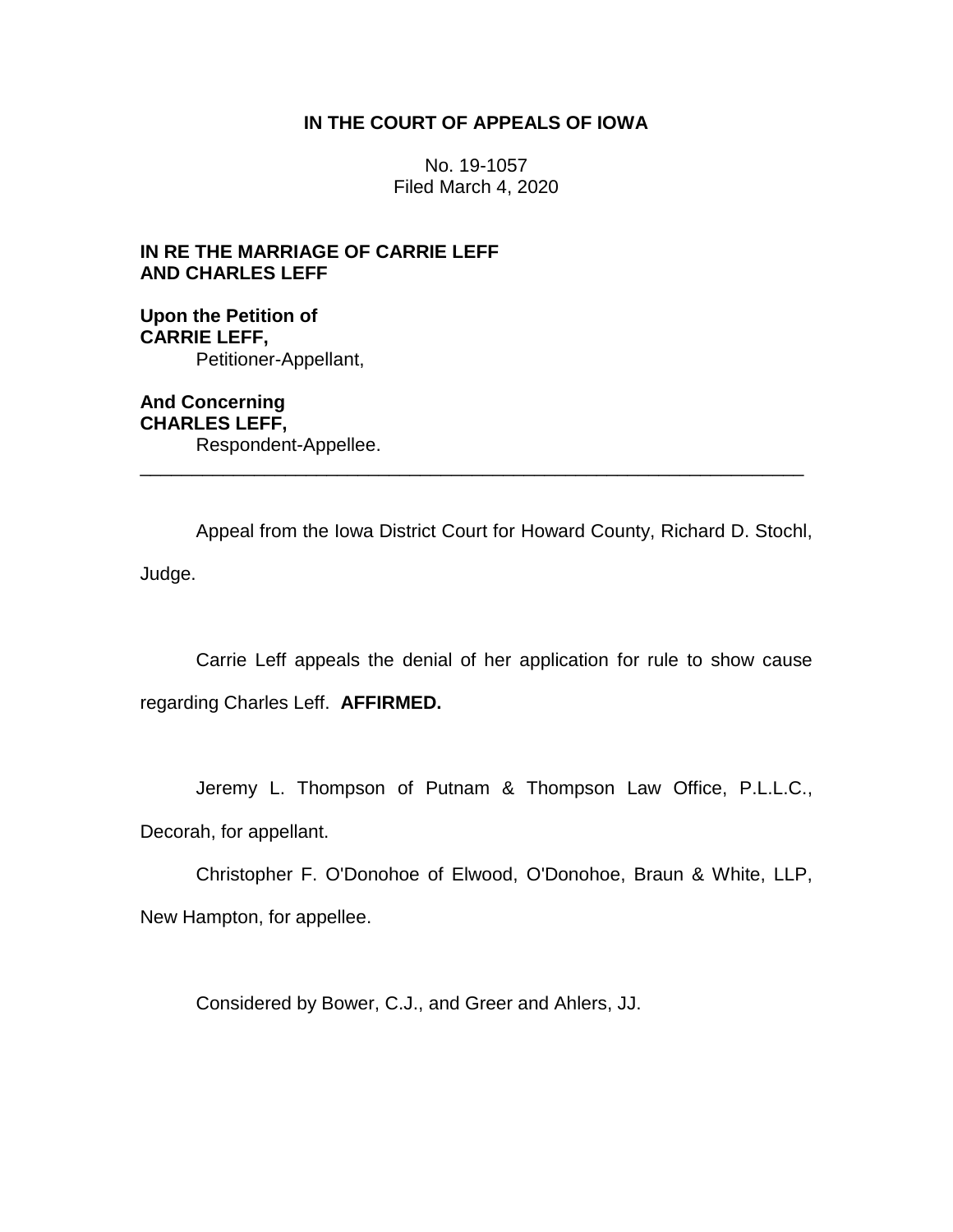## **AHLERS, Judge.**

 $\overline{a}$ 

This appeal comes before us based on a dispute over \$45.00. When her ex-husband paid \$455.00 of his \$500.00 monthly spousal support obligation, Carrie Leff brought a contempt action against him. The district court declined to hold the ex-husband in contempt and denied Carrie's request for attorney fees. Carrie appeals from the district court's ruling and requests appellate attorney fees.

The marriage of Carrie and Charles Leff was dissolved by a decree that incorporated certain stipulations of the parties, including an agreement for Charles to pay Carrie \$500.00 in monthly spousal support for forty-eight months.<sup>1</sup> A few months later, Carrie filed an application for rule to show cause, claiming Charles had refused to deliver personal property awarded to Carrie. She later filed an amended application alleging multiple grounds for contempt, including an allegation Charles only paid \$455.00 toward one of his monthly spousal support obligations and refused to pay in full when requested. Following a hearing on the contempt application, the court issued an order denying the application, stating it is confident Charles "did not willfully violate the court's order." The court also denied Carrie's request for attorney fees. She then filed a motion to amend, enlarge, or reconsider, which the court also denied. She now appeals.

When a trial court refuses to find a party in contempt, the court has "broad discretion and 'unless this discretion is grossly abused, the [trial court's] decision must stand.'" *In re Marriage of Swan*, 526 N.W.2d 320, 327 (Iowa 1995) (quoting

2

 $1$  The parties did not fully resolve the issues in their dissolution of marriage proceeding by stipulation. Several issues were resolved by going to trial. A separate appeal was filed regarding the trial ruling. *See In re Marriage of Leff*, No. 19-0038, 2020 WL 564901 (Iowa Ct. App. Feb. 5, 2020).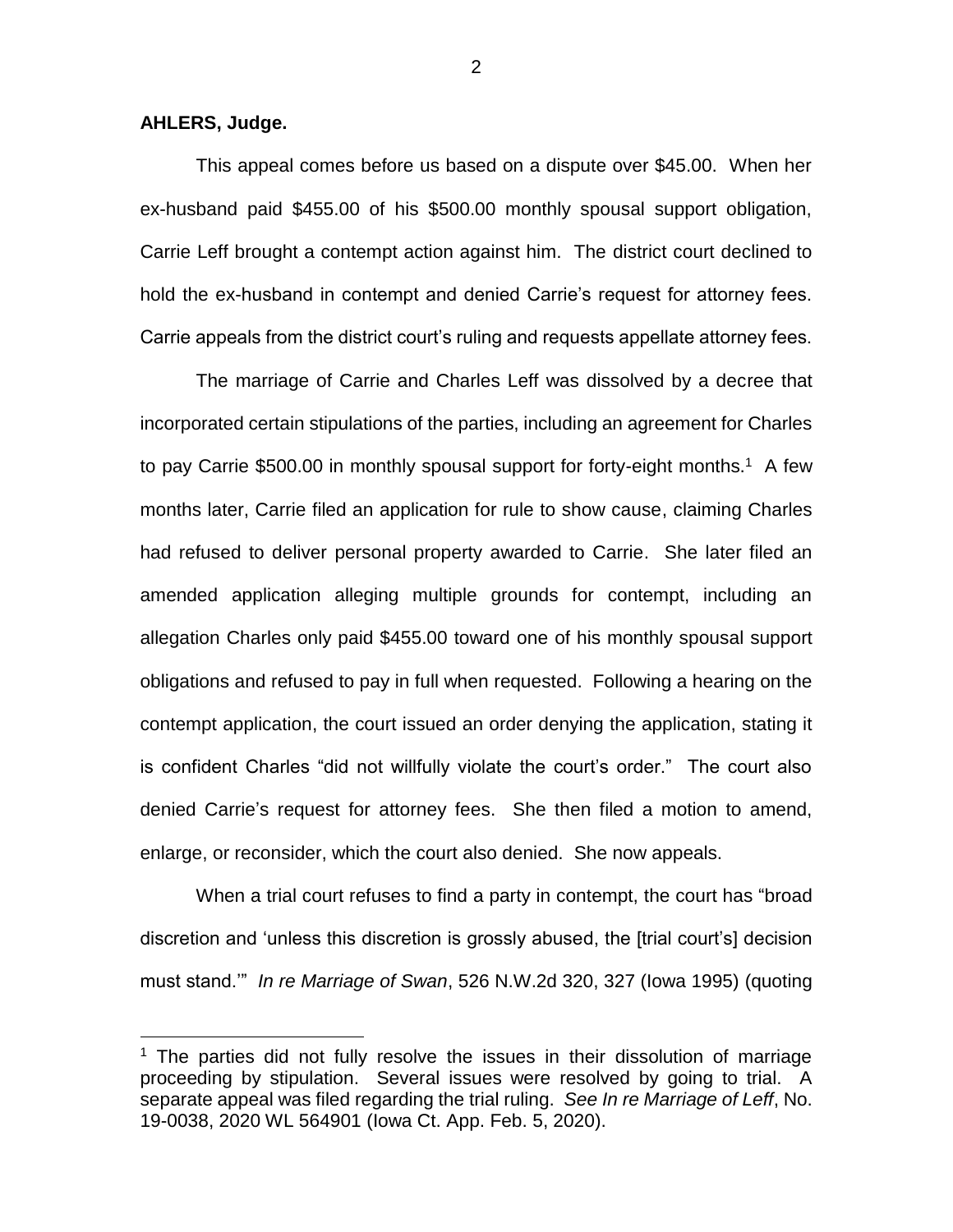*State v. Lipcamon*, 483 N.W.2d 605, 607 (Iowa 1992)). "We are obliged to give great deference to the trial court on issues of witness credibility." *McKinley v. Iowa Dist. Ct.*, 542 N.W.2d 822, 825 (Iowa 1996).

Failure to make court-ordered support payments is grounds for contempt. *Swan*, 526 N.W.2d at 327. The party alleging contempt has the initial burden to prove the other party willfully failed to perform a court-ordered duty. *Ary v. Iowa Dist. Ct.*, 735 N.W.2d 621, 624 (Iowa 2007). The burden then shifts to the other party to produce evidence suggesting the violation was not willful. *Id.* "However, the person alleging contempt retains the burden of proof to establish willfulness beyond a reasonable doubt because of the quasi-criminal nature of the proceeding." *Id*. "[A] trial court is not required to hold a party in contempt even though the elements of contempt may exist." *Swan*, 526 N.W.2d at 327. "[T]he trial court may consider all the circumstances, not just whether a willful violation of a court order has been shown, in deciding whether to impose punishment for contempt in a particular case." *Id*.

Carrie established Charles failed to pay his court-ordered support obligation in full, but this fact alone does not prove a willful violation. The record contains no excuse or explanation for why Charles failed to fully pay the support. Instead of offering an explanation, Charles's counsel stated on the record: "I'm not going to waste anybody's time on \$45.00. I'm going to ask the court to find him in contempt and give him ten days to purge himself by paying the \$45.00."<sup>2</sup> Despite Charles's

 $\overline{a}$ 

3

<sup>&</sup>lt;sup>2</sup> In her brief, Carrie characterizes this statement by Charles's counsel as a "stipulation that he should be found in contempt." It was not a stipulation. Rather, it was an admission by Charles that one spousal support payment was \$45.00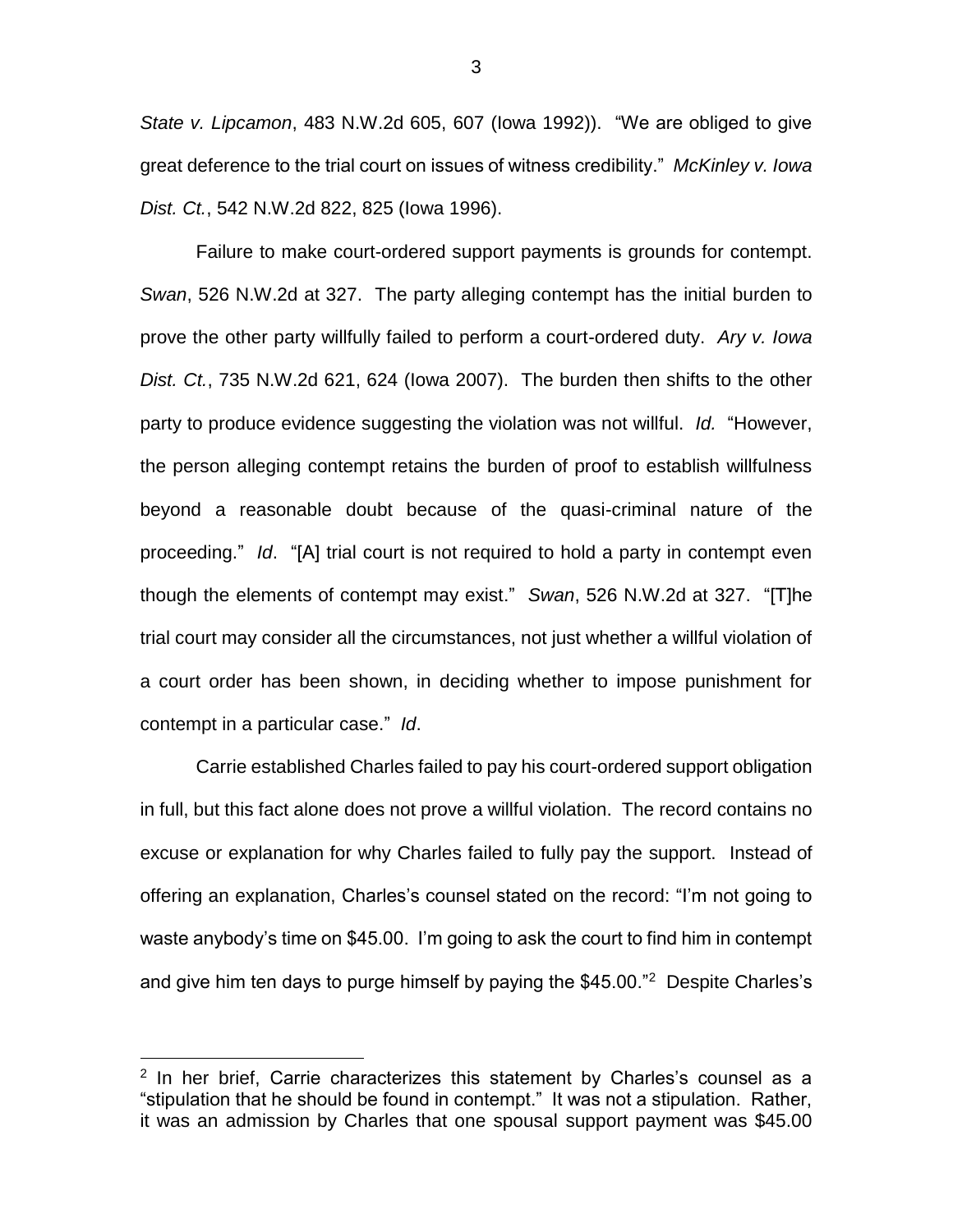lack of explanation and the statement from Charles's counsel, we find the court did not grossly abuse its discretion in finding Carrie failed to meet her ultimate burden in establishing a willful violation beyond a reasonable doubt. *See Ary*, 735 N.W.2d at 624. Furthermore, considering the amount of the underpayment and the acrimony between the parties in the record before us, we find the court did not grossly abuse its broad discretion in addressing the underpayment in the context of the parties' numerous disputes. *See Swan*, 526 N.W.2d at 327.

As to trial attorney fees, the trial court may only award such fees if it clearly has the power to do so "within the terms of [a] statute or agreement." *Van Sloun v. Agans Bros., Inc.*, 778 N.W.2d 174, 182 (Iowa 2010) (quoting *Thorn v. Kelley*, 134 N.W.2d 545, 548 (Iowa 1965)). The applicable statute governing this case is Iowa Code section 598.24 (2019), which only allows the party seeking contempt to recover attorney fees if the court finds the other party "is in default or contempt of the decree." Iowa Code § 598.24. Because the court did not find Charles in contempt, it did not err in denying Carrie's request for attorney fees. Similarly, we have no statutory authority to order appellate attorney fees in a contempt action other than to a successful applicant. *See In re Marriage of Whiteside*, No. 07- 0739, 2007 WL 3376902, at \*3 (Iowa Ct. App. Nov. 15, 2007) (finding section 598.24 allows only a successful applicant to recover trial and appellate attorney fees in a contempt action).

We find the trial court did not grossly abuse its discretion in declining to hold Charles in contempt for his underpayment of spousal support. We further find no

 $\overline{a}$ 

4

short along with a suggestion for resolution of the dispute. The court was not obligated to following the suggestion and chose not to do so.